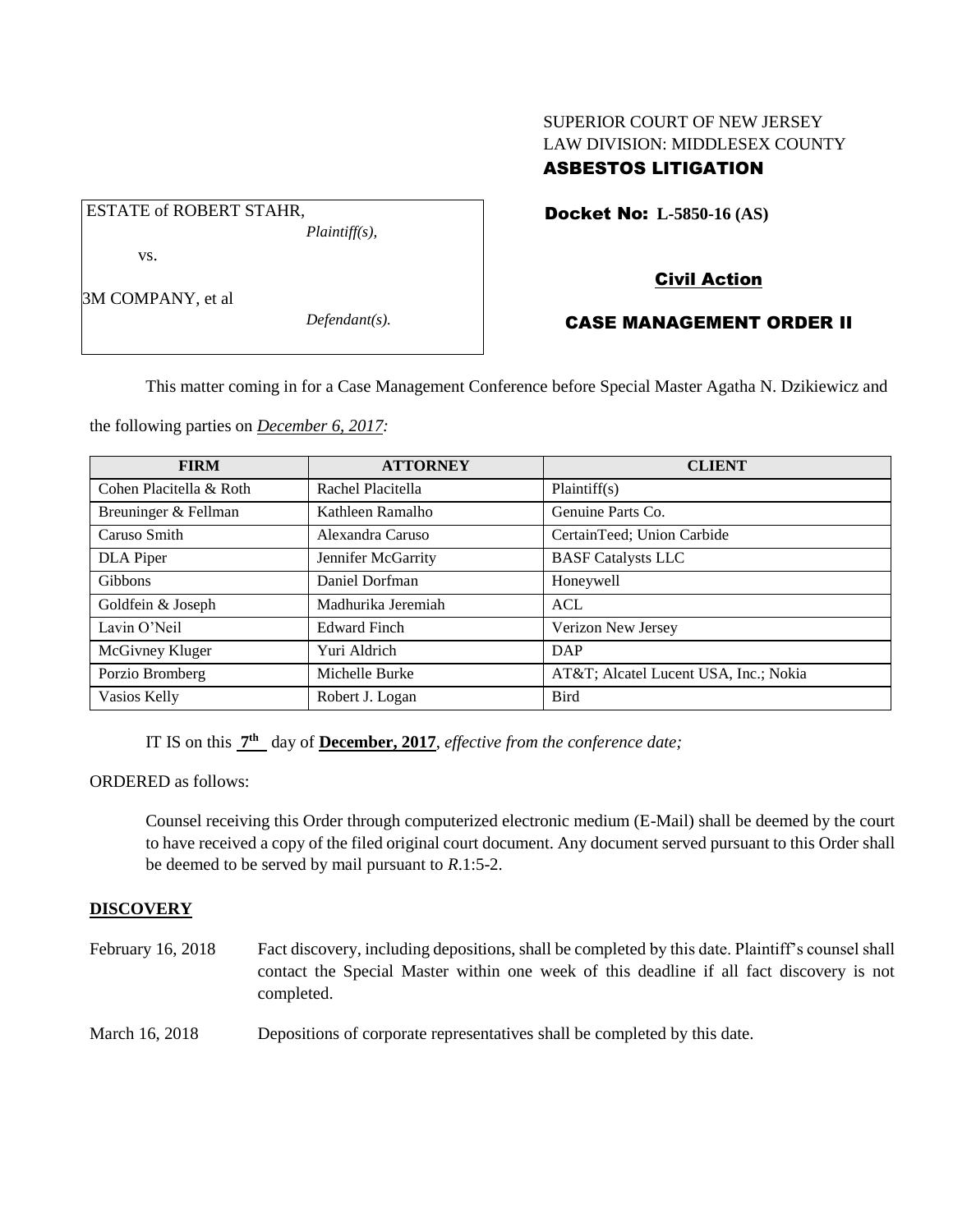## **EARLY SETTLEMENT**

March 30, 2018 Settlement demands shall be served on all counsel and the Special Master by this date.

### **SUMMARY JUDGMENT MOTION PRACTICE**

- March 30, 2018 Plaintiff's counsel shall advise, in writing, of intent not to oppose motions by this date.
- April 13, 2018 Summary judgment motions shall be filed no later than this date.
- May 11, 2018 Last return date for summary judgment motions.

#### **MEDICAL DEFENSE**

| March 9, 2018 | Plaintiff shall serve medical expert reports by this date.                                                                                                                                                                                               |
|---------------|----------------------------------------------------------------------------------------------------------------------------------------------------------------------------------------------------------------------------------------------------------|
| March 9, 2018 | Upon request by defense counsel, plaintiff is to arrange for the transfer of pathology specimens<br>and x-rays, if any, by this date.                                                                                                                    |
| July 11, 2018 | Defendants shall identify its medical experts and serve medical reports, if any, by this date. In<br>addition, defendants shall notify plaintiff's counsel (as well as all counsel of record) of a<br>joinder in an expert medical defense by this date. |

### **LIABILITY EXPERT REPORTS**

| April 9, 2018 | Plaintiff shall identify its liability experts and serve liability expert reports or a certified expert |
|---------------|---------------------------------------------------------------------------------------------------------|
|               | statement by this date or waive any opportunity to rely on liability expert testimony.                  |

July 11, 2018 Defendants shall identify its liability experts and serve liability expert reports, if any, by this date or waive any opportunity to rely on liability expert testimony.

## **EXPERT DEPOSITIONS**

August 10, 2018 Expert depositions shall be completed by this date. To the extent that plaintiff and defendant generic experts have been deposed before, the parties seeking that deposition in this case must file an application before the Special Master and demonstrate the necessity for that deposition. To the extent possible, documents requested in a deposition notice directed to an expert shall be produced three days in advance of the expert deposition. The expert shall not be required to produce documents that are readily accessible in the public domain.

#### **PRE-TRIAL AND TRIAL**

- May 15, 2018 The settlement conference previously scheduled on this date is **cancelled**.
- August 2, 2018 @ 10:00am Settlement conference. All defense counsel shall appear with authority to negotiate settlement and have a representative authorized to negotiate settlement available by phone. Any request to be excused from the settlement conference shall be made to the Special Master no later than 4:00pm of the day prior to the conference.

 $\_$  ,  $\_$  ,  $\_$  ,  $\_$  ,  $\_$  ,  $\_$  ,  $\_$  ,  $\_$  ,  $\_$  ,  $\_$  ,  $\_$  ,  $\_$  ,  $\_$  ,  $\_$  ,  $\_$  ,  $\_$  ,  $\_$  ,  $\_$  ,  $\_$  ,  $\_$  ,  $\_$  ,  $\_$  ,  $\_$  ,  $\_$  ,  $\_$  ,  $\_$  ,  $\_$  ,  $\_$  ,  $\_$  ,  $\_$  ,  $\_$  ,  $\_$  ,  $\_$  ,  $\_$  ,  $\_$  ,  $\_$  ,  $\_$  ,